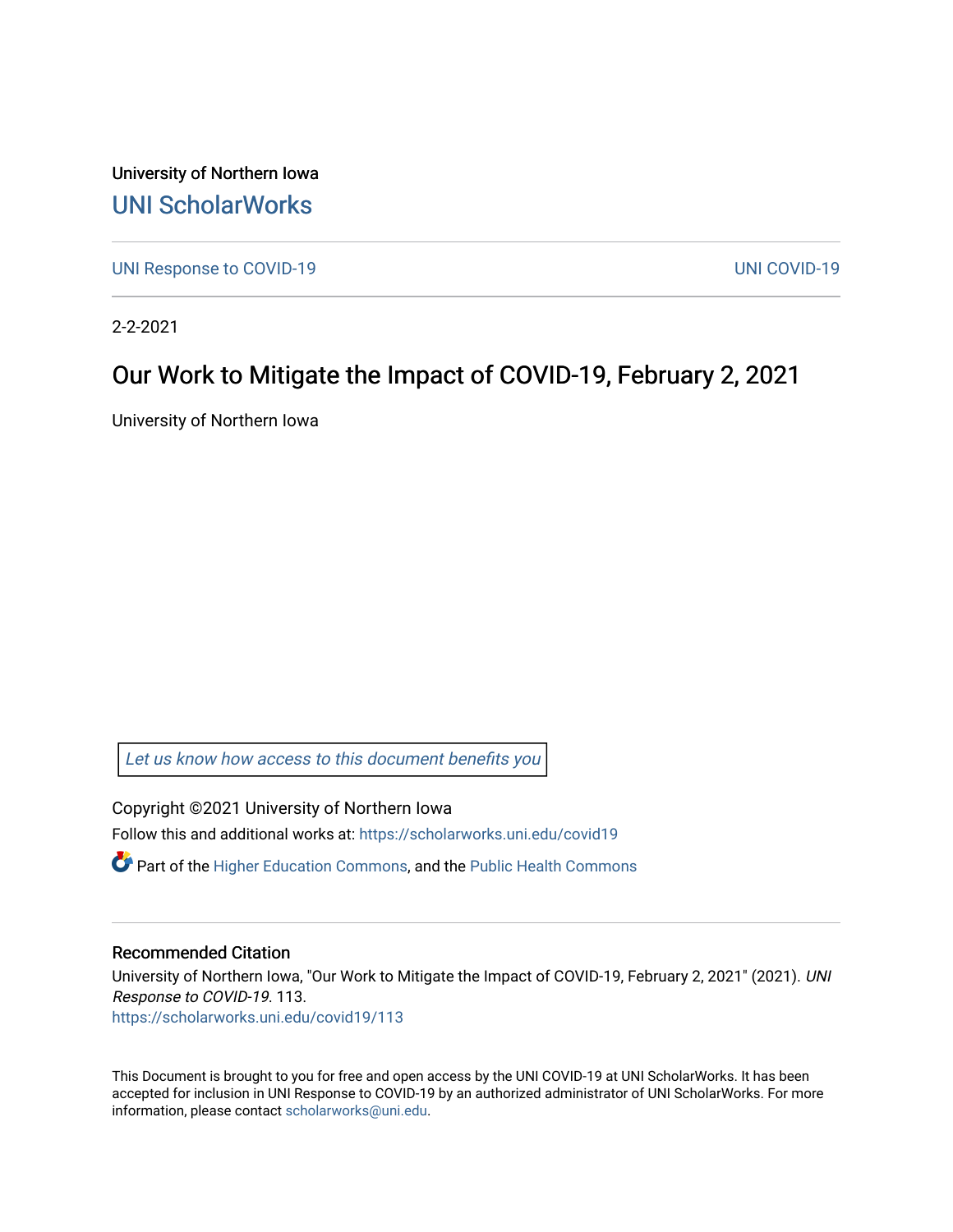## Our Work to Mitigate the Impact of COVID-19

As we start the spring semester, please remember it's more important than ever that we follow public health guidelines. Wearing masks, social distancing, getting tested when needed and completing the Panther Health survey daily are the tools that will help us remain on campus this semester.

To our employees, thank you for continuing to go above and beyond in preparing for a safe spring semester. To our students, we are eager to engage you as we support you in reaching your educational, professional and personal life goals.

Our best chance at a successful spring semester is to commit to looking out for each other and ourselves, showing gratitude for those who are working to make this inperson experience possible, and being compassionate to each other as we all do our best during a difficult time.

### Important Spring 2021 Information

### Spring 2021 Semester

Building on what we've achieved together this fall semester, the spring 2021 calendar has been modified in response to the ongoing pandemic. Key changes to our spring schedule of classes are as follows:

- Spring semester classes began on Monday, January 25, later than originally scheduled
- Spring break will not be held
- Final exams will take place Monday, May 3 through Friday, May 7

## Spring Semester Delivery Mode

For spring semester, the current plan is to continue with primarily face-to-face instruction like we had in the fall. The current breakdown of classes for spring 2021 is as follows:

- 74% In-person
- 7% Hybrid
- 17% Online semester based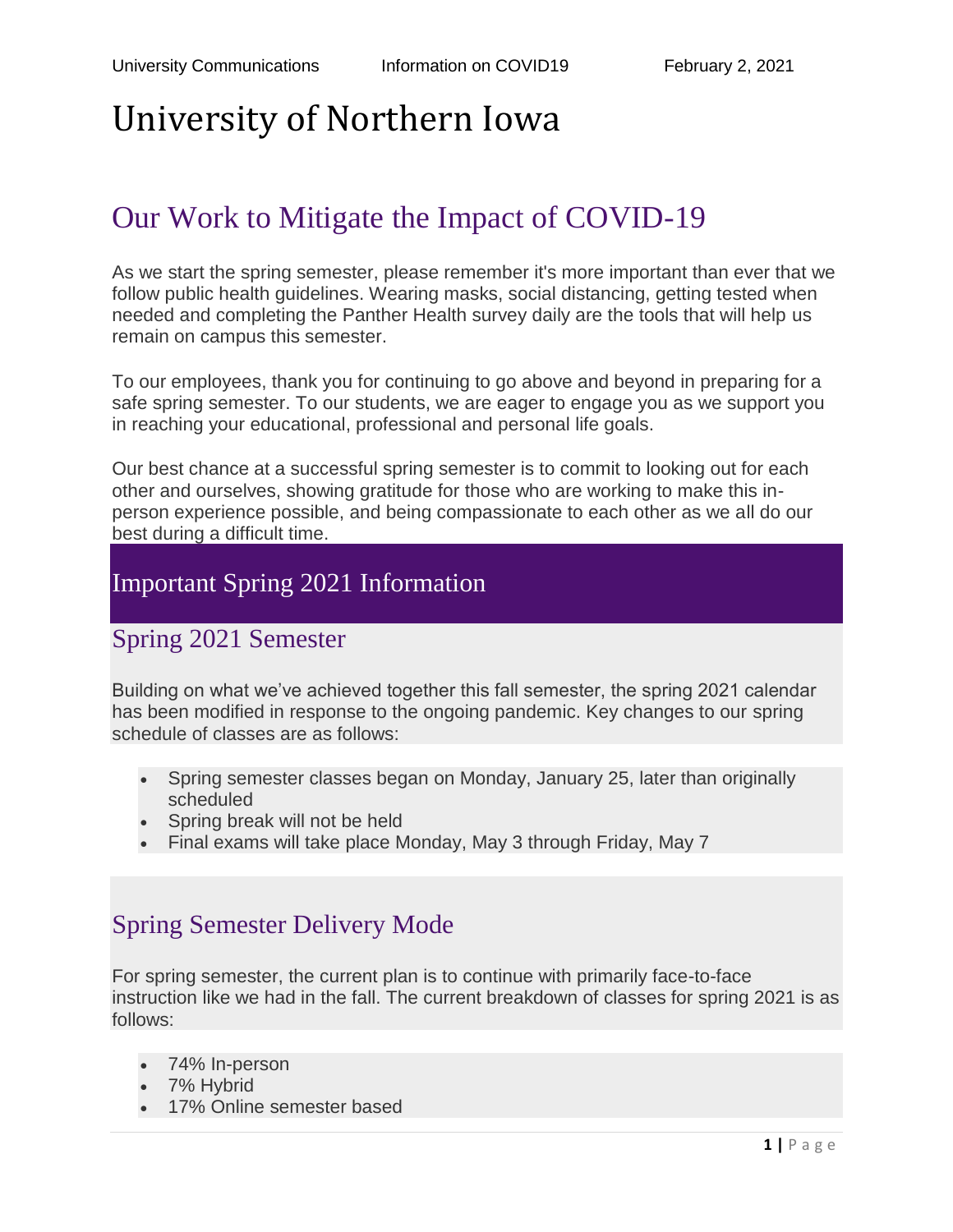2% Online independent study



#### *Former UNI football player tackling disease research*

Now in grad school with plans to become an epidemiologist, Blake Thomas is studying how to fight diseases that disportionately impact minoritized communities. "I want to help people," he said.

**Read [Story](https://insideuni.uni.edu/former-uni-football-player-tackling-disease-research)**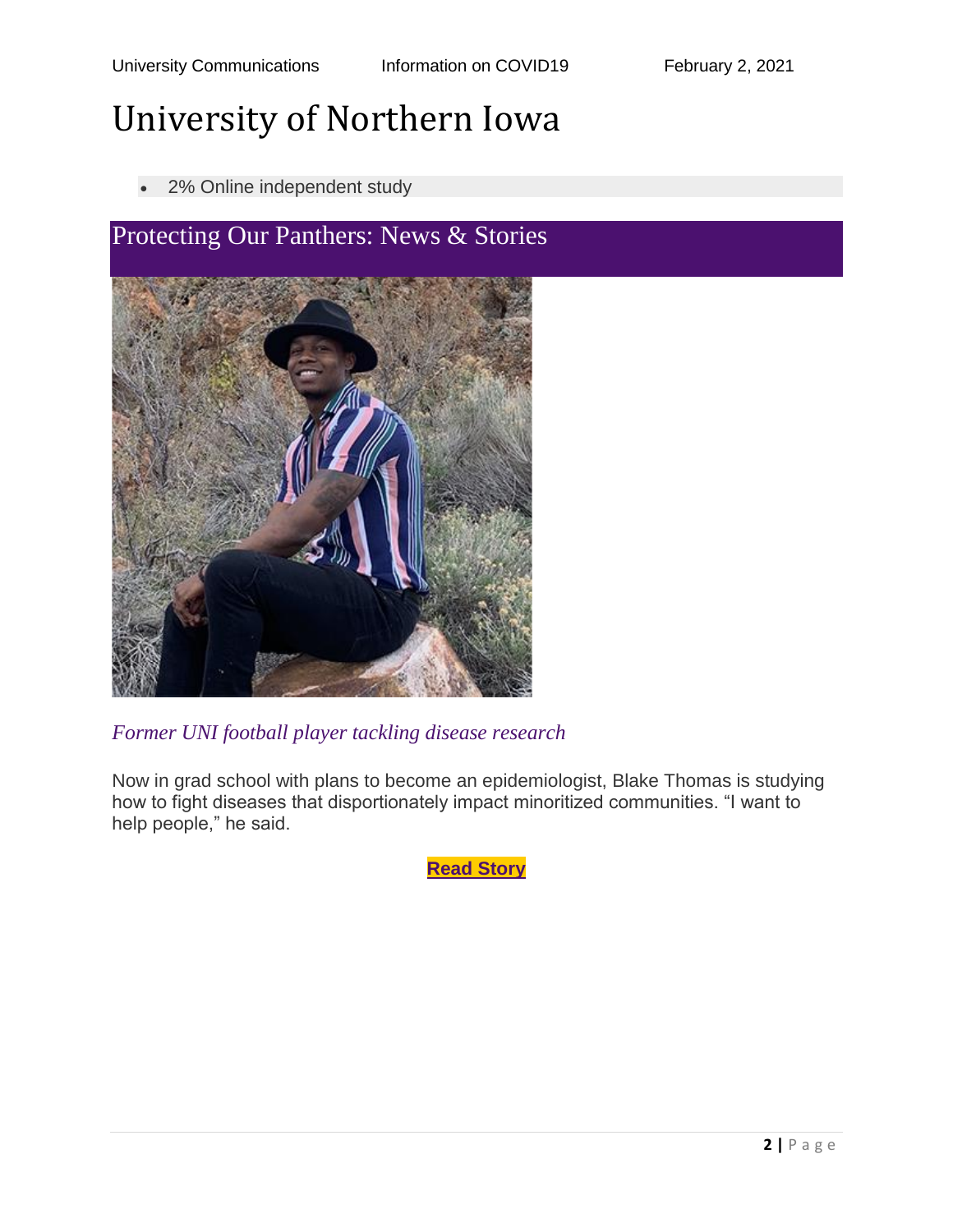

*Modeling COVID-19 infection*

UNI physics student Madelyn Johnson is working on an infection model that examines how COVID-19 spreads through a community.

**Read [Story](https://insideuni.uni.edu/modeling-covid-19-infection)**